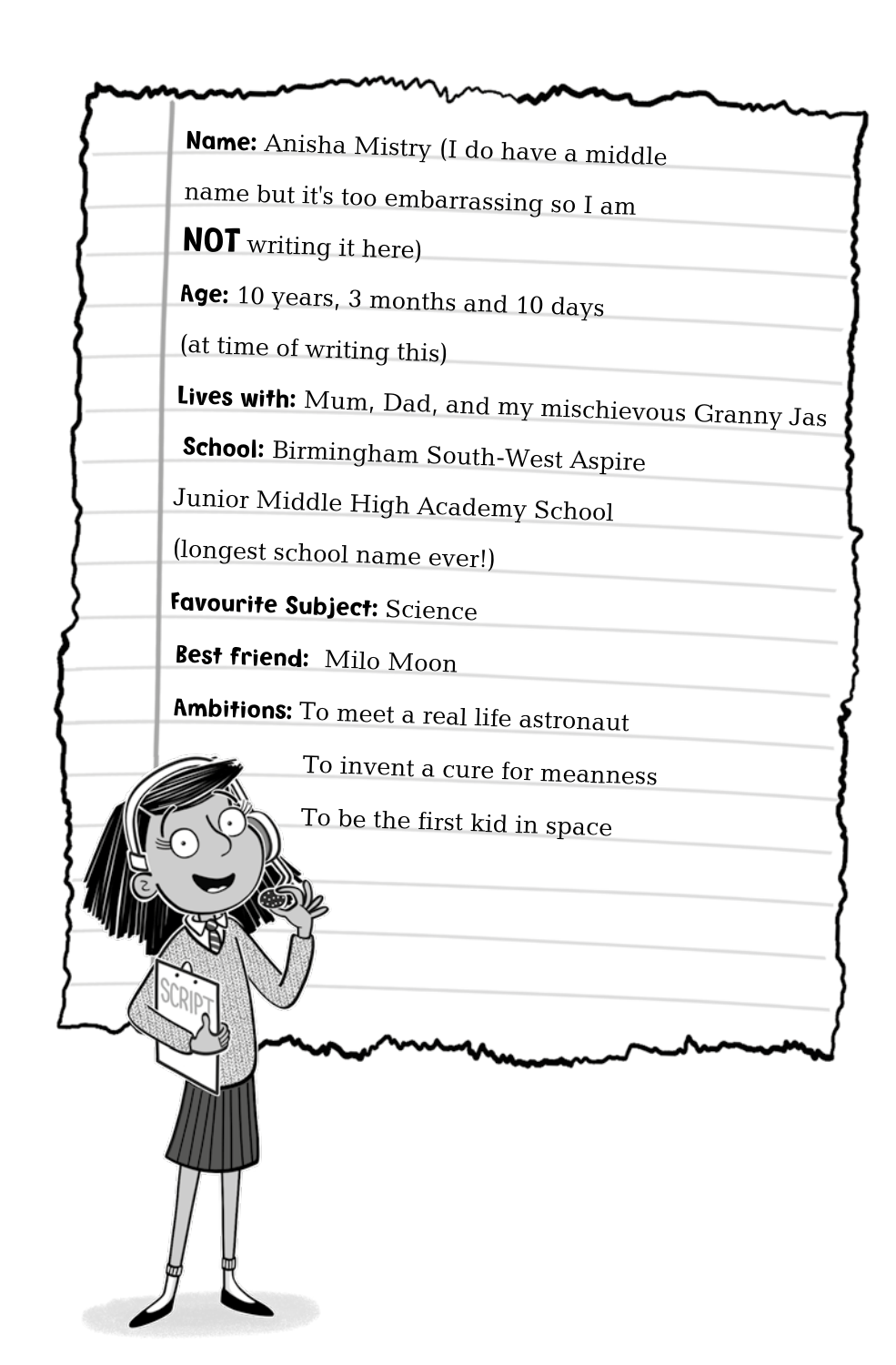## For teachers everywhere. For everything you do. SERENA

For my nephew, Arthur, Best Actor in a Musical/Comedy Golden Globe Winner 2046 EMMA

First published in the UK in 2021 by Usborne Publishing Ltd., Usborne House, 83-85 Saffron Hill, London EC1N 8RT, England, usborne.com

> Usborne Verlag, Usborne Publishing Ltd., Prüfeninger Str. 20, 93049 Regensburg, Deutschland VK Nr. 17560

> > Text copyright © Serena Patel, 2021

The right of Serena Patel to be identified as the author of this work has been asserted by her in accordance with the Copyright, Designs and Patents Act, 1988.

Illustrations copyright © Usborne Publishing Ltd., 2021

Illustrations by Emma McCann.

The name Usborne and the Balloon logo are Trade Marks of Usborne Publishing Ltd.

All rights reserved. No part of this publication may be reproduced, stored in a retrieval system or transmitted in any form or by any means, without the prior permission of the publisher.

This is a work of fiction. The characters, incidents, and dialogues are products of the author's imagination and are not to be construed as real. Any resemblance to actual events or persons, living or dead, is entirely coincidental.

A CIP catalogue record for this book is available from the British Library.

JFMAMJJA OND/21 ISBN 9781474989756 07078/1





Printed and bound in Great Britain by CPI Group (UK) Ltd, Croydon, CR0 4YY SERENA PATEL Illustrated by Emma McCann

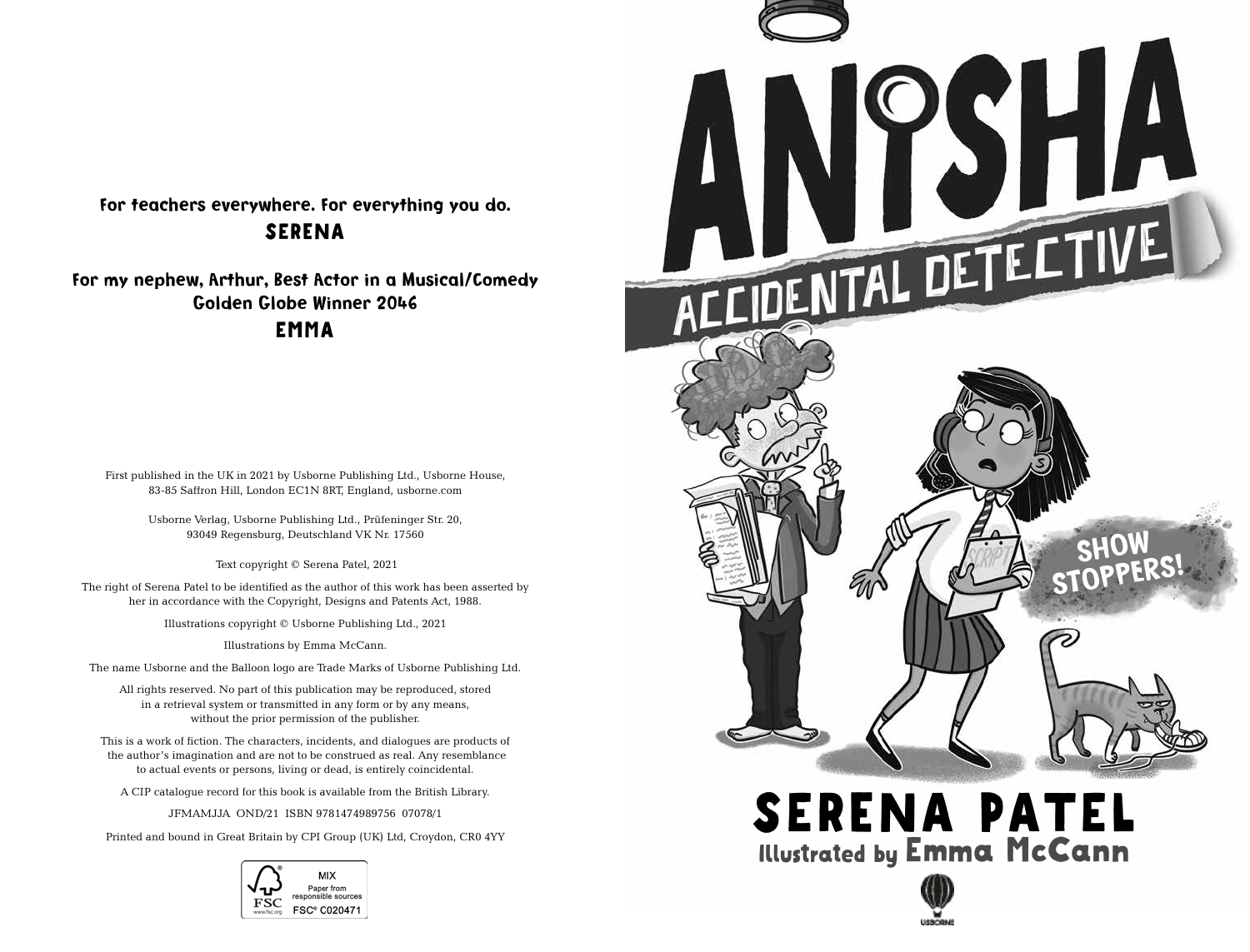

I know something is up the moment I hear the special assembly music coming from the hall. Mr Graft only puts on that song "Reach for the **Stars**" when something special is happening. And when we file into the hall that Friday afternoon, I know straight away this is not your average assembly. For a start Miss Jive and Mr Notes, the drama and music teachers, are sitting onstage looking very happy. The big TV screen is on behind them and it says One Week To Go!

I turn around and nudge Milo, who is behind me in the line. "One week till what?"

"Maybe they're giving us an extra week off?"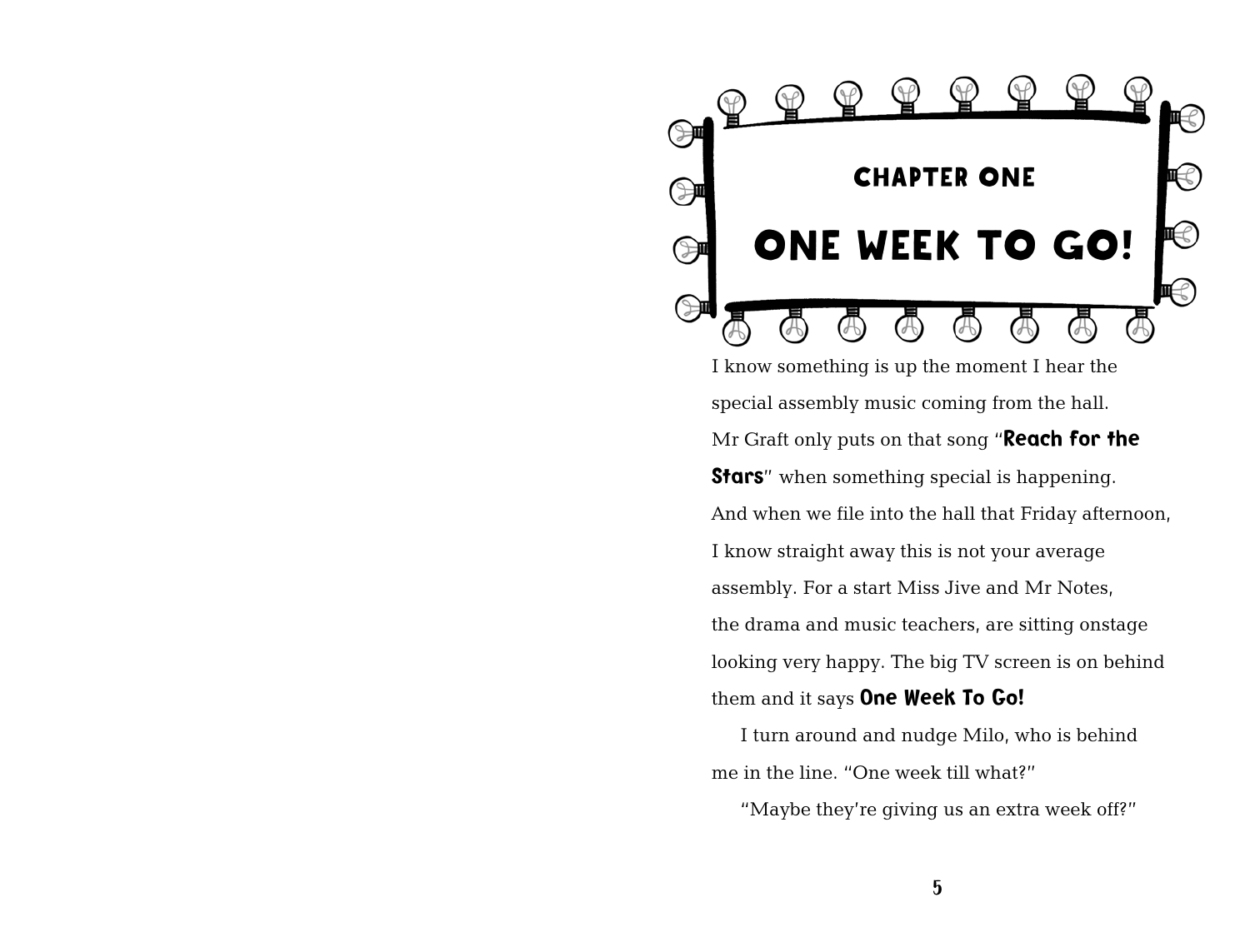Milo replies. "That would be **cool!"** 

"Unlikely, Milo, plus why would Miss Jive and Mr Notes need to be onstage for that?"

"True, but I hope it's something good. We could do with some excitement," Milo says.

My tummy turns. I'm not big on excitement – the last time anything exciting happened in school was when Milo and I got accused of **flooding** the whole place with foam! We all sit down and I look around the hall. It's only our year group in here. What does

"Settle down, children. Right, good afternoon, everyone. You might be wondering why we are all here. Well, we have the most **thrilling** news and I hope you will be as happy as we are about this amazing opportunity for our school. I'm going to hand over to Miss Jive and she will tell you all about it."

Miss Jive stands up and smooths her skirt. She steps forward and smiles at us all. "Well, I suppose I should start at the beginning. Our school has been selected to take part in a competition."

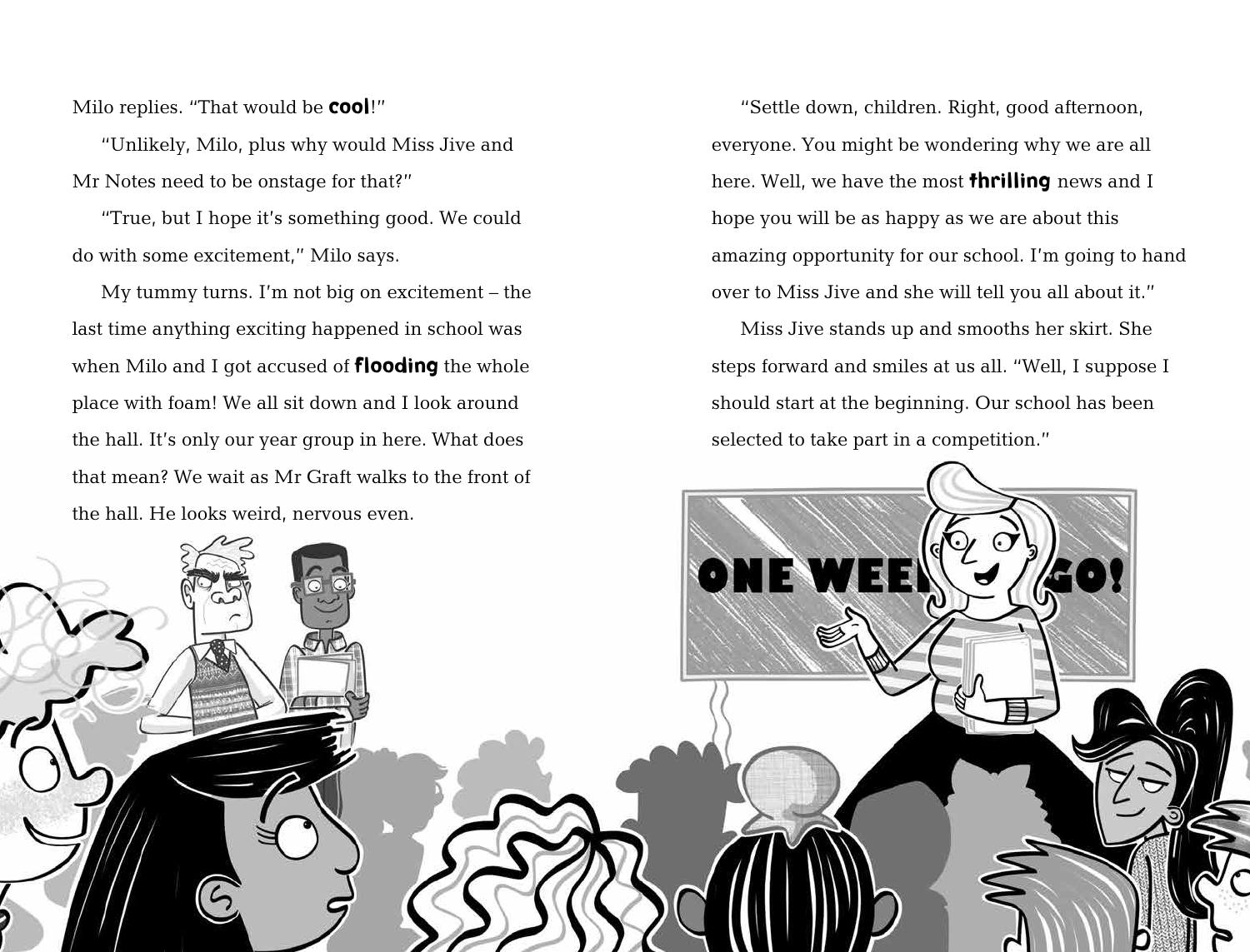A ripple of whispers and murmurs runs through the hall. Miss Jive clears her throat. "We are one of four schools in the Birmingham area specially selected to take part. Each school has one week to cast, rehearse and put on a musical production." Miss Jive pauses for our reaction. We all look around at each other. Some of the kids seem really **enthusiastic** about the idea – there's already chatter about costumes and wondering what the play will be about. One week doesn't sound like very long to do all that, though! And a **musical**?! My first thought is I hope I don't have to sing!

Miss Jive seems to have read my mind. "I know some of you might wonder if it's possible to put on a play in a week, but never fear, we have a plan! We were given a choice of musicals to pick from a hat and this is what we got." She points excitedly to the big screen, which has now changed to show a picture of a man. I recognize him!

"That's Einstein!" I shout out, forgetting we're

supposed to raise our hand. Miss Jive chuckles. "I thought you would know who this is, Anisha. Yes, you're right. It is indeed Albert Einstein, inventor, scientist and mathematician."



Beena Bhatt, who is unfortunately sitting just a little way in front of me, raises her hand. "Urgh, miss, are we doing a play about maths?"

Miss Jive shakes her head. "No, Beena, maths was just a part of who Einstein was. The musical is actually a lot of fun, showing him in a different light – as a husband, a musician, even a sailor! And did you know his wife Mileva actually helped him a lot with his discoveries? There are some great songs,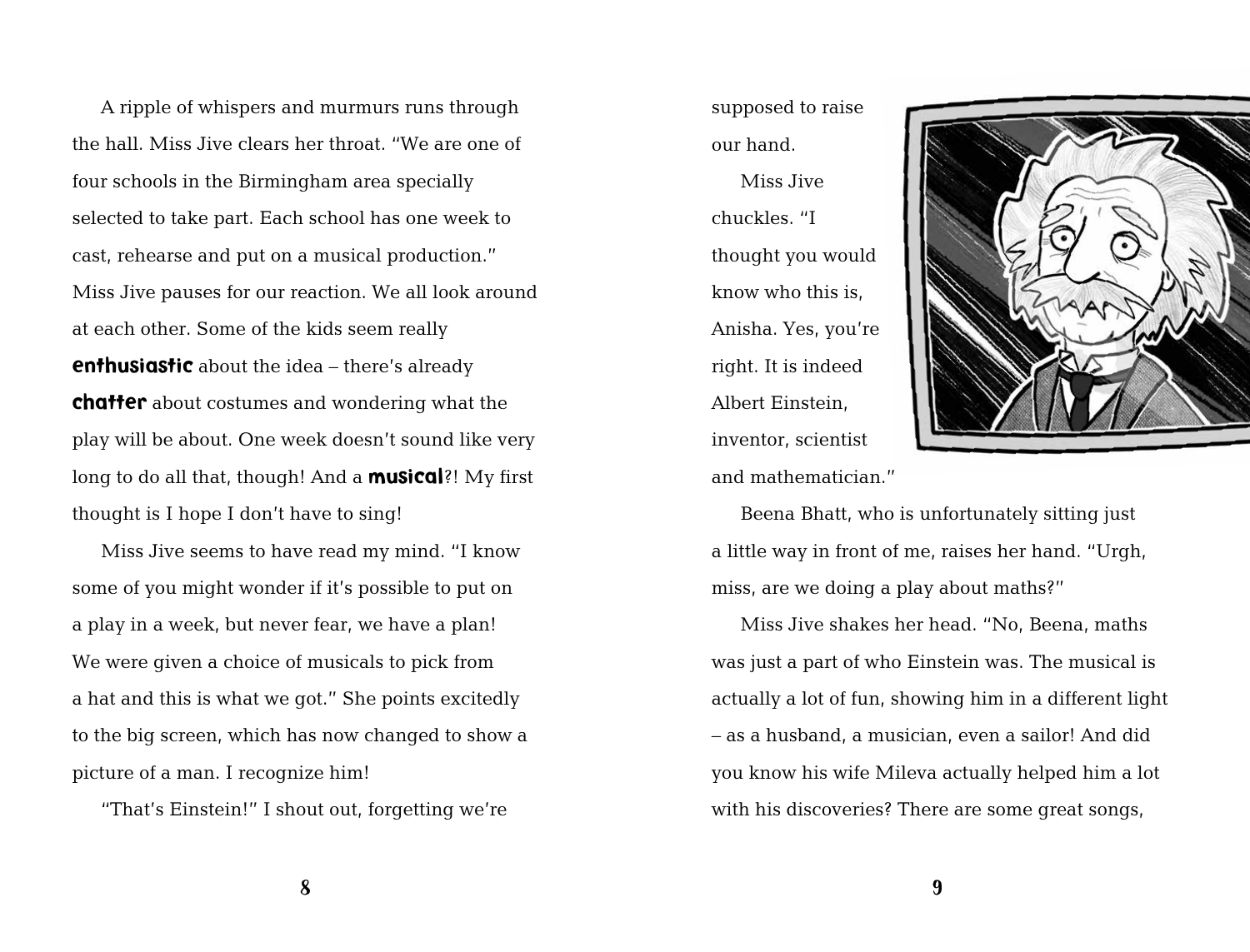too. I thought perhaps you might want to play your trumpet?"

Beena goes pink in the face. "Well, I stopped my lessons because I was getting a bit **bored** with it. Too many other interesting things to do, you know how it is."

Miss Jive frowns. "Oh, well that's a shame. You're the only trumpet player we have and I was thinking you'd make a great solo…"



leading part apart from smelly old Einstein? I'd make a great leading lady." She smiles **sweetly**.

Miss Jive looks over at Mr Notes, who rolls his eyes and smiles.

"Well, Beena, I'm not sure we should be referring to Einstein as **old** or **smelly**, but, yes, there is the part of his wife, Mileva," Mr Graft replies.

"I'll do it!" Beena shouts out again.

Miss Jive frowns. "Well, I'm afraid it's not as simple as that. All the acting parts have to be **auditioned** for. Which brings me nicely to the scripts! I'll start passing them back – take one and pass on the pile, everyone."

Beena humphs and sits back down. One of her minions, Layla, leans over to her and whispers, "You've totally got that part, Beena. No one else is as good as you." Beena sits up straighter, pleased with herself

I look over at Mindy and Manny, who are sitting behind us. Mindy looks deep in thought and Manny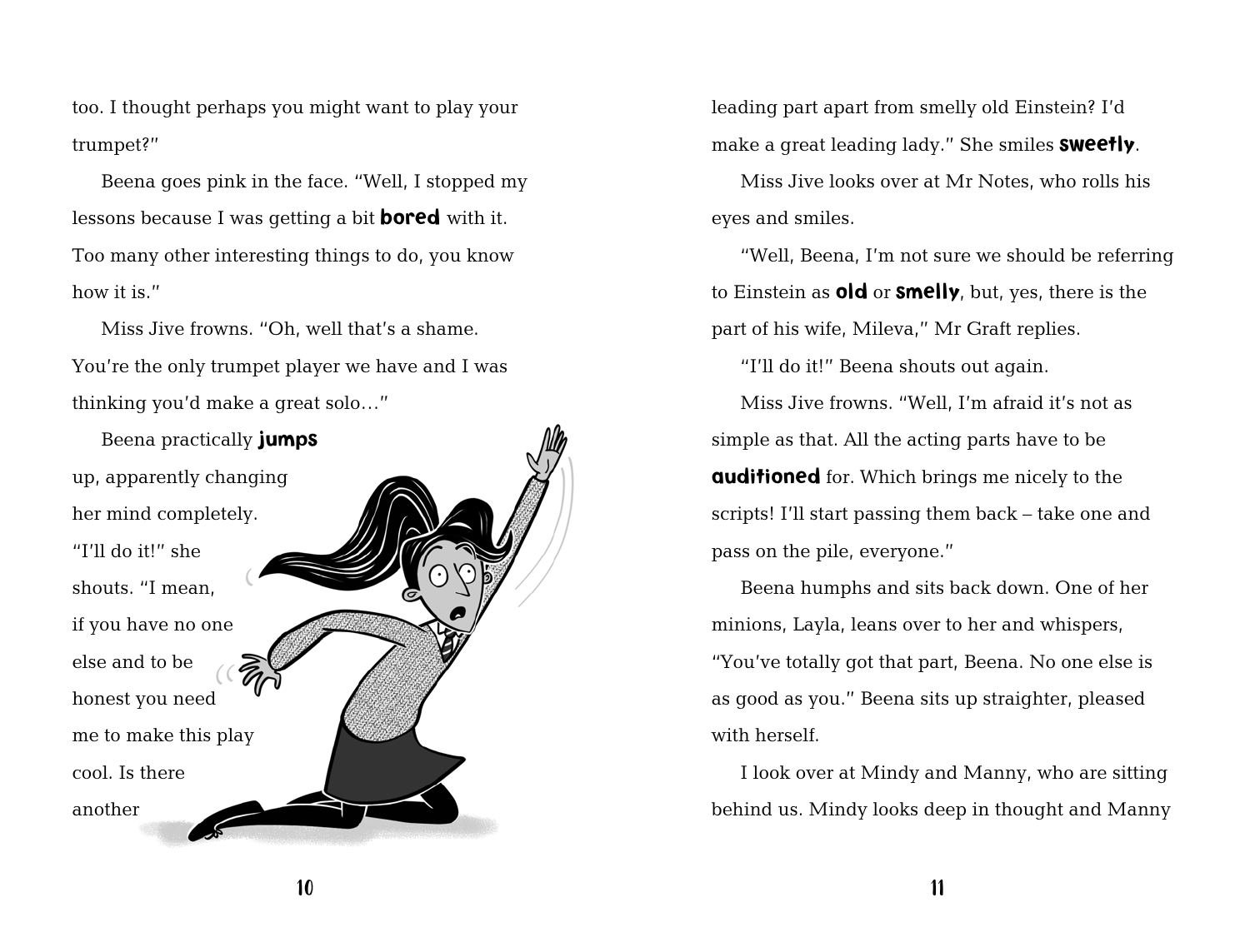is examining something sticky on his finger – I don't want to know what it is.

When the scripts reach me, I take one and pass the rest to Milo. The script is stapled at the top and the front page says **Einstein – not just** a scientist!

Miss Jive signals for us to listen again. "Now, I



This is a huge project and we only have a week to pull it off. I will need actors, singers, dancers, musicians, scenery and prop makers, make-up artists and backstage help. There will be a role for everyone. Our school has never had this opportunity before, so we want to give it our best shot, don't we? And to help that, all other lessons are cancelled this week. You will be working on the play and only on the play!"

Everyone cheers at that last part.

"What do we win?" someone shouts out.

Miss Jive beams. "Well, it's a really fantastic prize. We would win a huge trophy for our school and one lucky person who displays special talent will win a place on the exclusive summer-school programme at Dreams Dance and Drama Academy, the big performing arts school in the city. They have had quite a few of their students go on to work in the West End and even on the telly!" Miss Jive is almost **giddy** now. "The academy will be sending a talent scout to each school's performance and he or she will

13